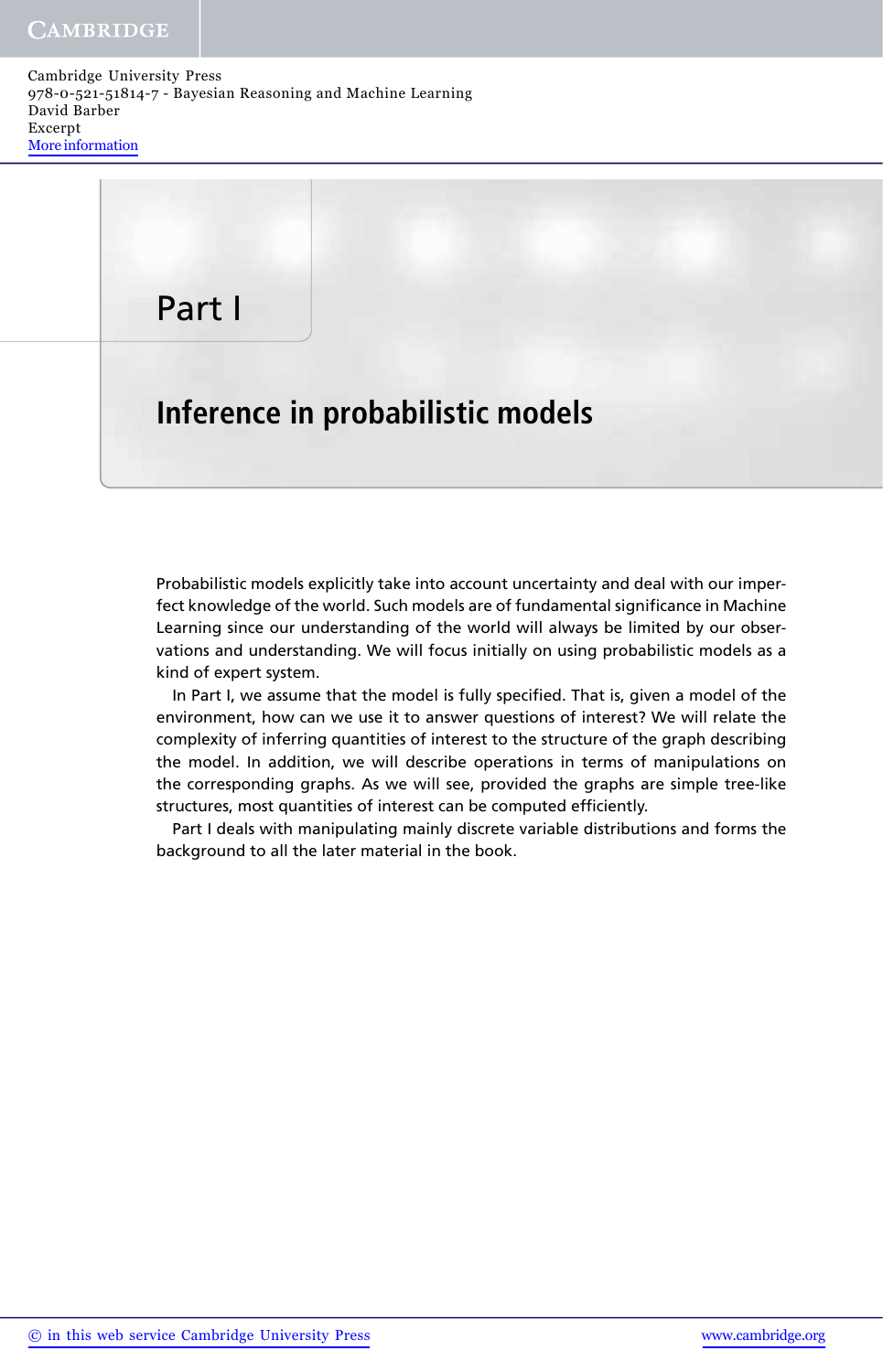Cambridge University Press 978-0-521-51814-7 - Bayesian Reasoning and Machine Learning David Barber Excerpt More information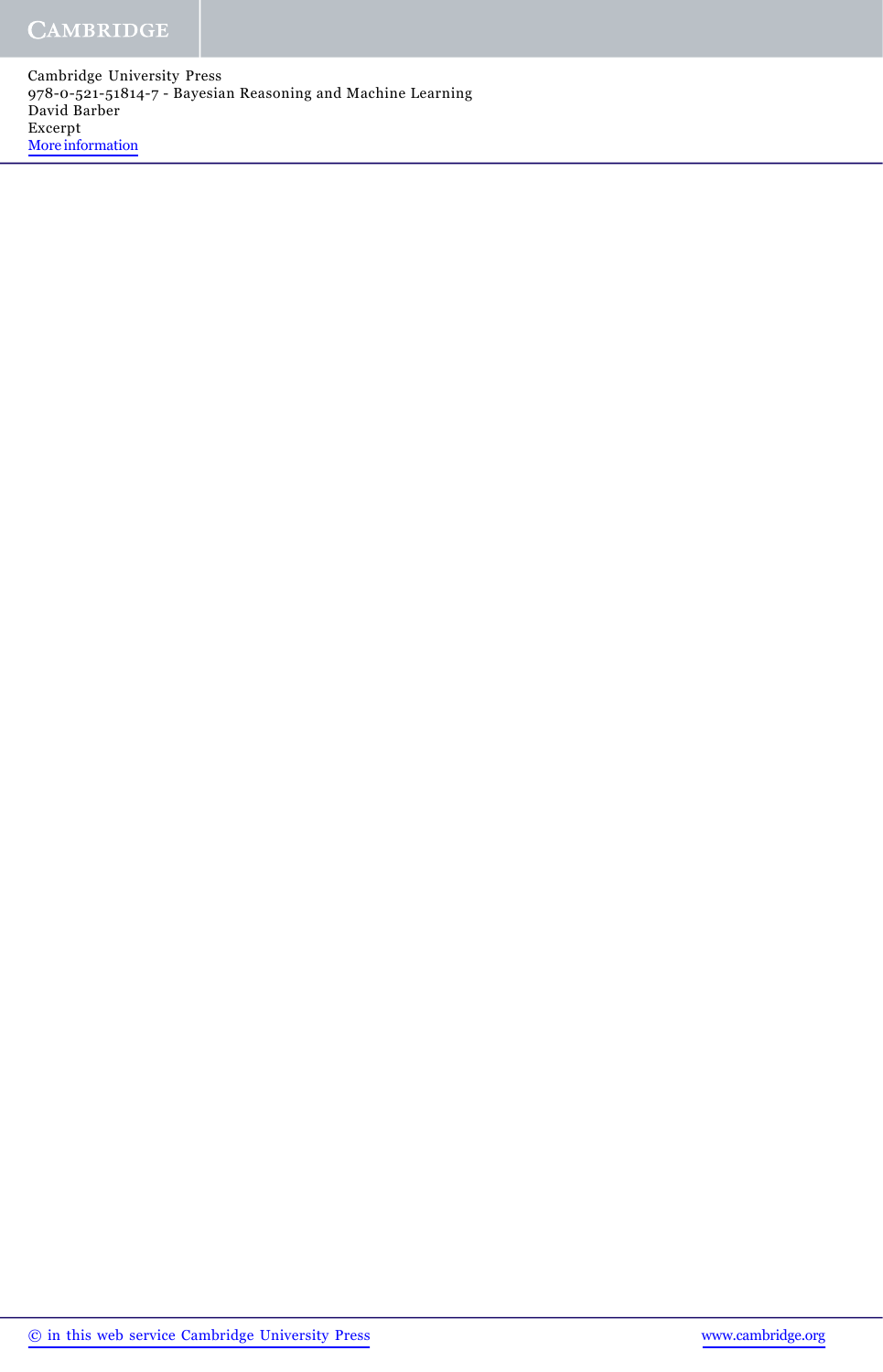Cambridge University Press 978-0-521-51814-7 - Bayesian Reasoning and Machine Learning David Barber Excerpt More information

# **1 Probabilistic reasoning**

We have intuition about how uncertainty works in simple cases. To reach sensible conclusions in complicated situations, however – where there may be many (possibly) related events and many possible outcomes – we need a formal 'calculus' that extends our intuitive notions. The concepts, mathematical language and rules of probability give us the formal framework we need. In this chapter we review basic concepts in probability – in particular, conditional probability and Bayes' rule, the workhorses of machine learning. Another strength of the language of probability is that it structures problems in a form consistent for computer implementation. We also introduce basic features of the BRMLTOOLBOX that support manipulating probability distributions.

## **1.1 Probability refresher**

## **Variables, states and notational shortcuts**

Variables will be denoted using either upper case *X* or lower case *x* and a set of variables will typically be denoted by a calligraphic symbol, for example  $V = \{a, B, c\}$ .

•••••••••••••••••••••••• •••••••••••••••••••••••••• ••••••••••••••••••••••••••• •••••••••••••••••••••••••• •••••••••••••••••••••••• ••••••••••••

The *domain* of a variable x is written dom  $(x)$ , and denotes the states x can take. States will typically be represented using sans-serif font. For example, for a coin *c*, dom  $(c) = \{$  heads, tails $\}$  and  $p(c = \text{heads})$  represents the probability that variable *c* is in state heads. The meaning of  $p(\text{state})$ will often be clear, without specific reference to a variable. For example, if we are discussing an experiment about a coin  $c$ , the meaning of  $p$ (heads) is clear from the context, being shorthand for  $p(c = \text{heads})$ . When summing over a variable  $\sum_{x} f(x)$ , the interpretation is that all states of *x* are included, i.e.  $\sum_{x} f(x) \equiv \sum_{s \in \text{dom}(x)} f(x = s)$ . Given a variable, *x*, its domain dom (*x*) and a full specification of the probability values for each of the variable states, *p*(*x*), we have a *distribution* for *x*. Sometimes we will not fully specify the distribution, only certain properties, such as for variables  $x, y, p(x, y) = p(x)p(y)$  for some unspecified  $p(x)$  and  $p(y)$ . When clarity on this is required we will say distributions with structure  $p(x)p(y)$ , or a distribution class  $p(x)p(y)$ .

For our purposes, *events* are expressions about random variables, such as *Two heads in six coin tosses*. Two events are *mutually exclusive* if they cannot both be true. For example the events *The coin is heads* and *The coin is tails* are mutually exclusive. One can think of defining a new variable named by the event so, for example, *p*(*The coin is tails*) can be interpreted as *p*(*The coin is tails* = true). We use the shorthand  $p(x = tr)$  for the probability of event/variable *x* being in the state true and  $p(x = ta)$  for the probability of variable x being in the state false.

**Definition 1.1 Rules of probability for discrete variables** The probability  $p(x = x)$  of variable *x* being in state x is represented by a value between 0 and 1.  $p(x = x) = 1$  means that we are certain x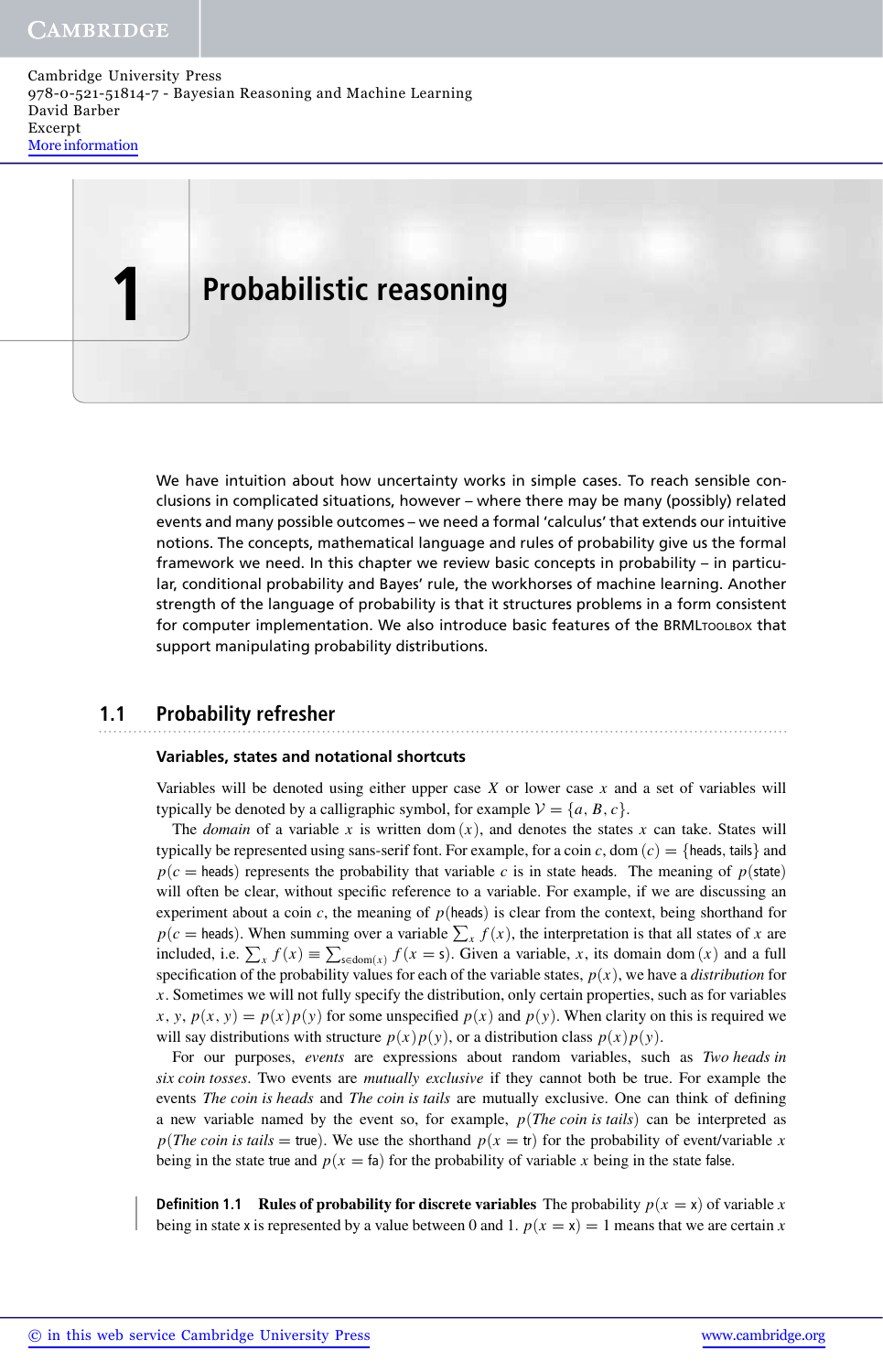Cambridge University Press 978-0-521-51814-7 - Bayesian Reasoning and Machine Learning David Barber Excerpt More information

**4** Probabilistic reasoning

is in state x. Conversely,  $p(x = x) = 0$  means that we are certain x is not in state x. Values between 0 and 1 represent the degree of certainty of state occupancy.

The summation of the probability over all the states is 1:

$$
\sum_{x \in \text{dom}(x)} p(x = x) = 1. \tag{1.1.1}
$$

This is called the normalisation condition. We will usually more conveniently write  $\sum_{x} p(x) = 1$ . Two variables *x* and *y* can interact through

$$
p(x = a \text{ or } y = b) = p(x = a) + p(y = b) - p(x = a \text{ and } y = b).
$$
 (1.1.2)

Or, more generally, we can write

$$
p(x \text{ or } y) = p(x) + p(y) - p(x \text{ and } y).
$$
 (1.1.3)

We will use the shorthand  $p(x, y)$  for  $p(x \text{ and } y)$ . Note that  $p(y, x) = p(x, y)$  and  $p(x \text{ or } y) = p(x)$ *p*(*y* or *x*).

**Definition 1.2 Set notation** An alternative notation in terms of set theory is to write

$$
p(x \text{ or } y) \equiv p(x \cup y), \qquad p(x, y) \equiv p(x \cap y). \tag{1.1.4}
$$

**Definition 1.3 Marginals** Given a *joint distribution*  $p(x, y)$  the distribution of a single variable is given by

$$
p(x) = \sum_{y} p(x, y). \tag{1.1.5}
$$

Here  $p(x)$  is termed a *marginal* of the joint probability distribution  $p(x, y)$ . The process of computing a marginal from a joint distribution is called *marginalisation*. More generally, one has

$$
p(x_1, \ldots, x_{i-1}, x_{i+1}, \ldots, x_n) = \sum_{x_i} p(x_1, \ldots, x_n).
$$
 (1.1.6)

**Definition 1.4 Conditional probability/ Bayes' rule** The probability of event *x* conditioned on knowing event *y* (or more shortly, the probability of *x* given *y*) is defined as

$$
p(x|y) \equiv \frac{p(x, y)}{p(y)}.\tag{1.1.7}
$$

If  $p(y) = 0$  then  $p(x|y)$  is not defined. From this definition and  $p(x, y) = p(y, x)$  we immediately arrive at Bayes' rule

$$
p(x|y) = \frac{p(y|x)p(x)}{p(y)}.
$$
\n(1.1.8)

Since Bayes' rule trivially follows from the definition of conditional probability, we will sometimes be loose in our language and use the terms Bayes' rule and conditional probability as synonymous.

As we shall see throughout this book, Bayes' rule plays a central role in probabilistic reasoning since it helps us 'invert' probabilistic relationships, translating between  $p(y|x)$  and  $p(x|y)$ .

**Definition 1.5 Probability density functions** For a continuous variable  $x$ , the probability density  $f(x)$  is defined such that

$$
f(x) \ge 0, \qquad \int_{-\infty}^{\infty} f(x)dx = 1,
$$
\n(1.1.9)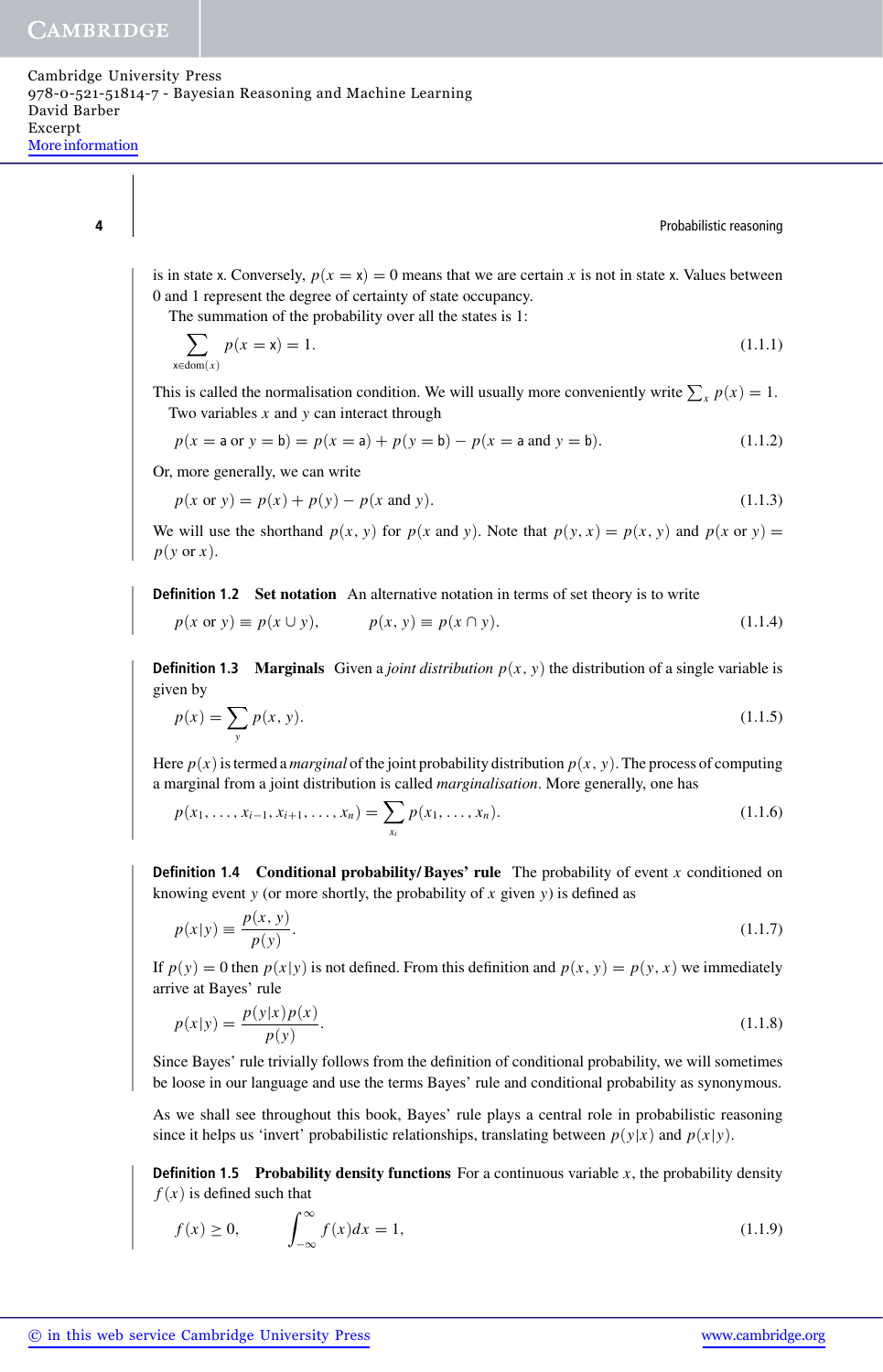#### 1.1 Probability refresher **5**

and the probability that *x* falls in an interval  $[a, b]$  is given by

$$
p(a \le x \le b) = \int_{a}^{b} f(x)dx.
$$
 (1.1.10)

As shorthand we will sometimes write  $\int_x f(x)$ , particularly when we want an expression to be valid for either continuous or discrete variables. The multivariate case is analogous with integration over all real space, and the probability that *x* belongs to a region of the space defined accordingly. Unlike probabilities, probability densities can take positive values greater than 1.

Formally speaking, for a continuous variable, one should not speak of the probability that  $x = 0.2$ since the probability of a single value is always zero. However, we shall often write  $p(x)$  for continuous variables, thus not distinguishing between probabilities and probability density function values. Whilst this may appear strange, the nervous reader may simply replace our  $p(x)$  notation for  $\int_{x \in \Delta} f(x) dx$ , where  $\Delta$  is a small region centred on *x*. This is well defined in a probabilistic sense and, in the limit  $\Delta$  being very small, this would give approximately  $\Delta f(x)$ . If we consistently use the same  $\Delta$  for all occurrences of pdfs, then we will simply have a common prefactor  $\Delta$  in all expressions. Our strategy is to simply ignore these values (since in the end only relative probabilities will be relevant) and write  $p(x)$ . In this way, all the standard rules of probability carry over, including Bayes' rule.

**Remark 1.1** (Subjective probability) Probability is a contentious topic and we do not wish to get bogged down by the debate here, apart from pointing out that it is not necessarily the rules of probability that are contentious, rather what interpretation we should place on them. In some cases potential repetitions of an experiment can be envisaged so that the 'long run' (or frequentist) definition of probability in which probabilities are defined with respect to a potentially infinite repetition of experiments makes sense. For example, in coin tossing, the probability of heads might be interpreted as 'If I were to repeat the experiment of flipping a coin (at "random"), the limit of the number of heads that occurred over the number of tosses is defined as the probability of a head occurring.'

Here's a problem that is typical of the kind of scenario one might face in a machine learning situation. A film enthusiast joins a new online film service. Based on expressing a few films a user likes and dislikes, the online company tries to estimate the probability that the user will like each of the 10 000 films in their database. If we were to define probability as a limiting case of infinite repetitions of the same experiment, this wouldn't make much sense in this case since we can't repeat the experiment. However, if we assume that the user behaves in a manner consistent with other users, we should be able to exploit the large amount of data from other users' ratings to make a reasonable 'guess' as to what this consumer likes. This *degree of belief* or *Bayesian* subjective interpretation of probability sidesteps non-repeatability issues – it's just a framework for manipulating real values consistent with our intuition about probability [158].

## **1.1.1 Interpreting conditional probability**

Conditional probability matches our intuitive understanding of uncertainty. For example, imagine a circular dart board, split into 20 equal sections, labelled from 1 to 20. Randy, a dart thrower, hits any one of the 20 sections uniformly at random. Hence the probability that a dart thrown by Randy occurs in any one of the 20 regions is  $p(\text{region } i) = 1/20$ . A friend of Randy tells him that he hasn't hit the 20 region. What is the probability that Randy has hit the 5 region? Conditioned on this information, only regions 1 to 19 remain possible and, since there is no preference for Randy to hit any of these regions, the probability is 1*/*19. The conditioning means that certain states are now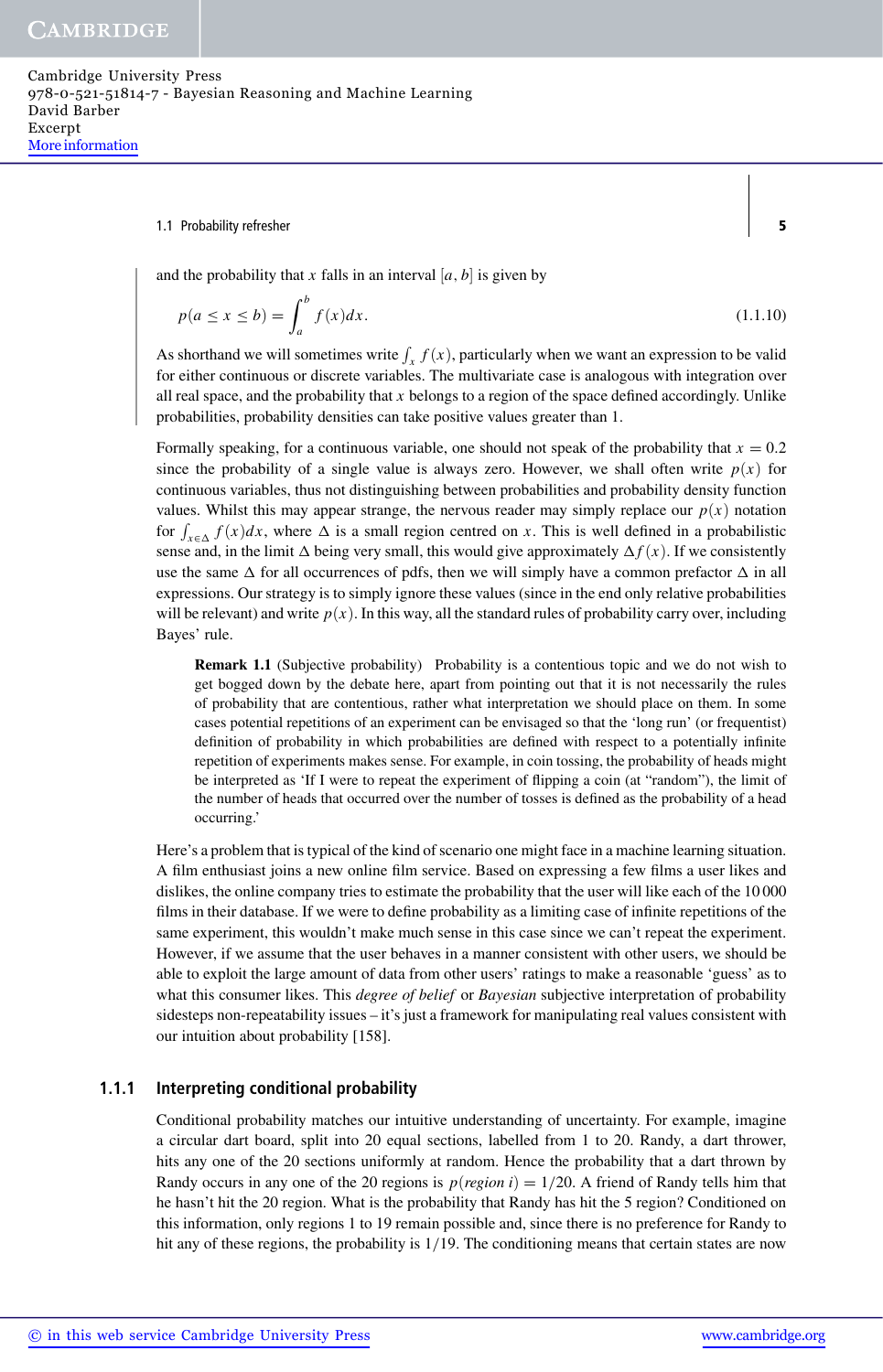**6 6** Probabilistic reasoning

inaccessible, and the original probability is subsequently distributed over the remaining accessible states. From the rules of probability:

$$
p(\text{region 5}|\text{not region 20}) = \frac{p(\text{region 5}, \text{not region 20})}{p(\text{not region 20})} = \frac{p(\text{region 5})}{p(\text{not region 20})} = \frac{1/20}{19/20} = \frac{1}{19}
$$

giving the intuitive result. An important point to clarify is that  $p(A = a|B = b)$  should not be interpreted as 'Given the event  $B = b$  has occurred,  $p(A = a|B = b)$  is the probability of the event  $A = a$  occurring'. In most contexts, no such explicit temporal causality is implied<sup>1</sup> and the correct interpretation should be ' $p(A = a|B = b)$  is the probability of A being in state a under the constraint that  $B$  is in state  $b'$ .

The relation between the conditional  $p(A = a|B = b)$  and the joint  $p(A = a, B = b)$  is just a normalisation constant since  $p(A = a, B = b)$  is not a distribution in  $A -$  in other words,  $\sum_a p(A = a)$ a,  $B = b$ )  $\neq 1$ . To make it a distribution we need to divide:  $p(A = a, B = b) / \sum_a p(A = a, B = b)$ which, when summed over a does sum to 1. Indeed, this is just the definition of  $p(A = a|B = b)$ .

**Definition 1.6 Independence** Variables *x* and *y* are independent if knowing the state (or value in the continuous case) of one variable gives no extra information about the other variable. Mathematically, this is expressed by

$$
p(x, y) = p(x)p(y).
$$
 (1.1.11)

Provided that  $p(x) \neq 0$  and  $p(y) \neq 0$  independence of x and y is equivalent to

$$
p(x|y) = p(x) \Leftrightarrow p(y|x) = p(y). \tag{1.1.12}
$$

If  $p(x|y) = p(x)$  for all states of *x* and *y*, then the variables *x* and *y* are said to be independent. If

$$
p(x, y) = kf(x)g(y)
$$
\n
$$
(1.1.13)
$$

for some constant k, and positive functions  $f(\cdot)$  and  $g(\cdot)$  then x and y are independent and we write *x* ⊥⊥*y*.

#### **Example 1.1 Independence**

Let *x* denote the day of the week in which females are born, and *y* denote the day in which males are born, with dom  $(x) =$  dom  $(y) = \{1, ..., 7\}$ . It is reasonable to expect that *x* is independent of *y*. We randomly select a woman from the phone book, Alice, and find out that she was born on a Tuesday. We also select a male at random, Bob. Before phoning Bob and asking him, what does knowing Alice's birthday add to which day we think Bob is born on? Under the independence assumption, the answer is nothing. Note that this doesn't mean that the distribution of Bob's birthday is necessarily uniform – it just means that knowing when Alice was born doesn't provide any extra information than we already knew about Bob's birthday,  $p(y|x) = p(y)$ . Indeed, the distribution of birthdays  $p(y)$  and  $p(x)$  are non-uniform (statistically fewer babies are born on weekends), though there is nothing to suggest that *x* are *y* are dependent.

#### **Deterministic dependencies**

Sometimes the concept of independence is perhaps a little strange. Consider the following: variables *x* and *y* are both binary (their domains consist of two states). We define the distribution such that *x*

<sup>1</sup> We will discuss issues related to causality further in Section 3.4.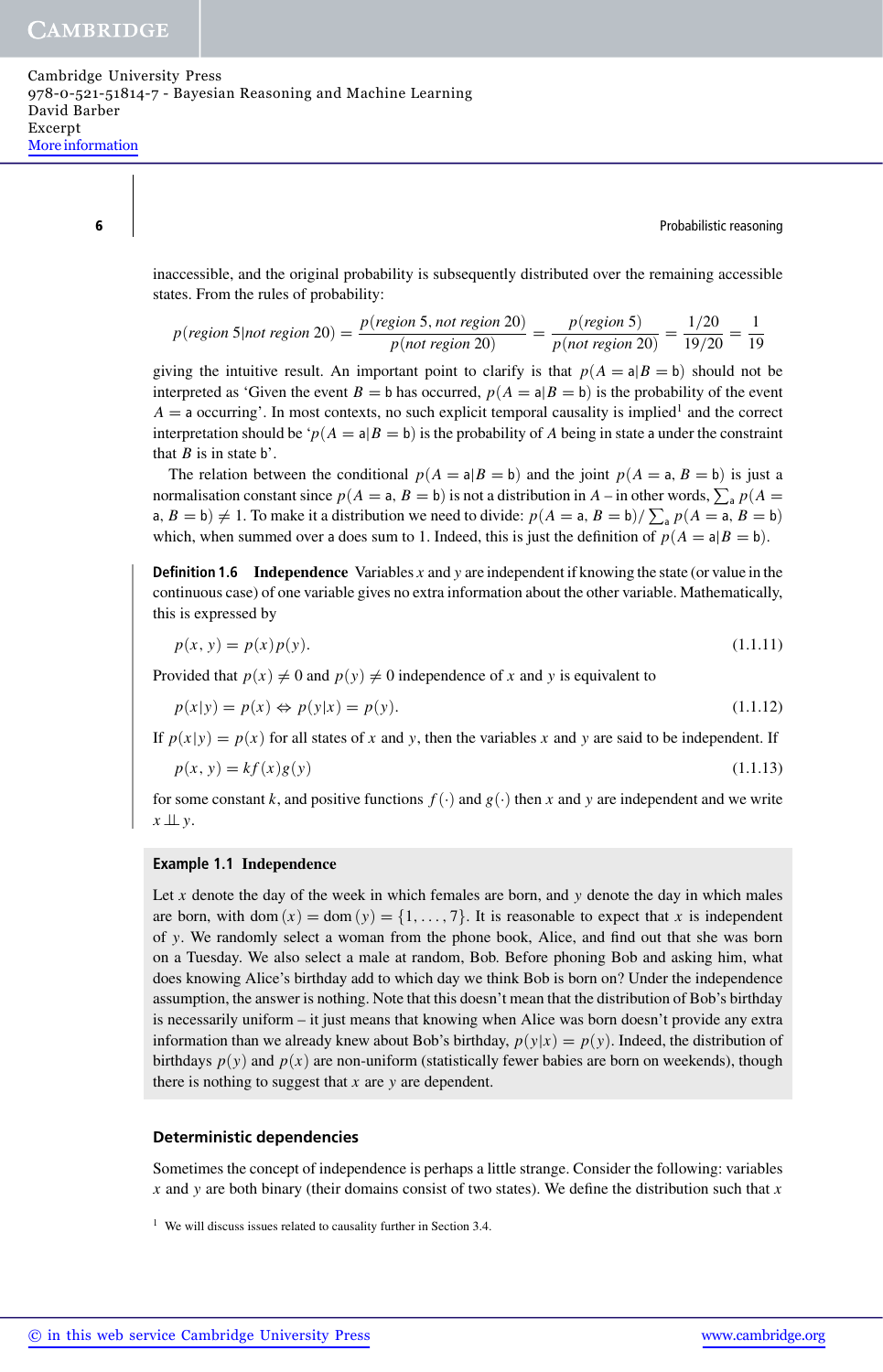#### 1.1 Probability refresher **7**

and *y* are always both in a certain joint state:

$$
p(x = a, y = 1) = 1
$$
,  $p(x = a, y = 2) = 0$ ,  $p(x = b, y = 2) = 0$ ,  $p(x = b, y = 1) = 0$ .

Are *x* and *y* dependent? The reader may show that  $p(x = a) = 1$ ,  $p(x = b) = 0$  and  $p(y = 1) = 1$ ,  $p(y = 2) = 0$ . Hence  $p(x)p(y) = p(x, y)$  for all states of *x* and *y*, and *x* and *y* are therefore independent. This may seem strange – we know for sure the relation between  $x$  and  $y$ , namely that they are always in the same joint state, yet they are independent. Since the distribution is trivially concentrated in a single joint state, knowing the state of *x* tells you nothing that you didn't anyway know about the state of *y*, and vice versa. This potential confusion comes from using the term 'independent' which may suggest that there is no relation between objects discussed. The best way to think about statistical independence is to ask whether or not knowing the state of variable *y* tells you something more than you knew before about variable *x*, where 'knew before' means working with the joint distribution of  $p(x, y)$  to figure out what we can know about *x*, namely  $p(x)$ .

#### **Definition 1.7 Conditional independence**

$$
\mathcal{X} \perp \!\!\!\perp \mathcal{Y} \mid \mathcal{Z} \tag{1.1.14}
$$

denotes that the two sets of variables  $\mathcal X$  and  $\mathcal Y$  are independent of each other provided we know the state of the set of variables  $\mathcal{Z}$ . For conditional independence,  $\mathcal{X}$  and  $\mathcal{Y}$  must be independent given *all* states of Z*.* Formally, this means that

$$
p(\mathcal{X}, \mathcal{Y}|\mathcal{Z}) = p(\mathcal{X}|\mathcal{Z})p(\mathcal{Y}|\mathcal{Z})
$$
\n(1.1.15)

for all states of  $\mathcal{X}, \mathcal{Y}, \mathcal{Z}$ . In case the conditioning set is empty we may also write  $\mathcal{X} \perp \perp \mathcal{Y}$  for  $\mathcal{X} \perp\!\!\!\perp \mathcal{Y} \parallel \emptyset$ , in which case  $\mathcal{X}$  is (unconditionally) independent of  $\mathcal{Y}$ .

If  $X$  and  $Y$  are not conditionally independent, they are conditionally dependent. This is written

$$
\mathcal{X} \sqcap \mathcal{Y} \mid \mathcal{Z} \tag{1.1.16}
$$

Similarly  $\mathcal{X} \top \top \mathcal{Y} \vert \emptyset$  can be written as  $\mathcal{X} \top \top \mathcal{Y}$ .

Intuitively, if *x* is conditionally independent of *y* given *z*, this means that, given *z*, *y* contains no additional information about *x*. Similarly, given *z*, knowing *x* does not tell me anything more about *y*. Note that  $\mathcal{X} \perp \hspace{-.25cm}\perp \mathcal{Y} \mid \mathcal{Z} \Rightarrow \mathcal{X}' \perp \hspace{-.25cm}\perp \mathcal{Y}' \mid \mathcal{Z}$  for  $\mathcal{X}' \subseteq \mathcal{X}$  and  $\mathcal{Y}' \subseteq \mathcal{Y}$ .

**Remark 1.2** (Independence implications) It's tempting to think that if *a* is independent of *b* and *b* is independent of *c* then *a* must be independent of *c*:

$$
\{a \perp b, b \perp c\} \Rightarrow a \perp c. \tag{1.1.17}
$$

However, this does not follow. Consider for example a distribution of the form

$$
p(a, b, c) = p(b)p(a, c).
$$
\n(1.1.18)

From this

$$
p(a,b) = \sum_{c} p(a,b,c) = p(b) \sum_{c} p(a,c).
$$
 (1.1.19)

Hence  $p(a, b)$  is a function of *b* multiplied by a function of *a* so that *a* and *b* are independent. Similarly, one can show that *b* and *c* are independent. However, *a* is not necessarily independent of *c* since the distribution  $p(a, c)$  can be set arbitrarily.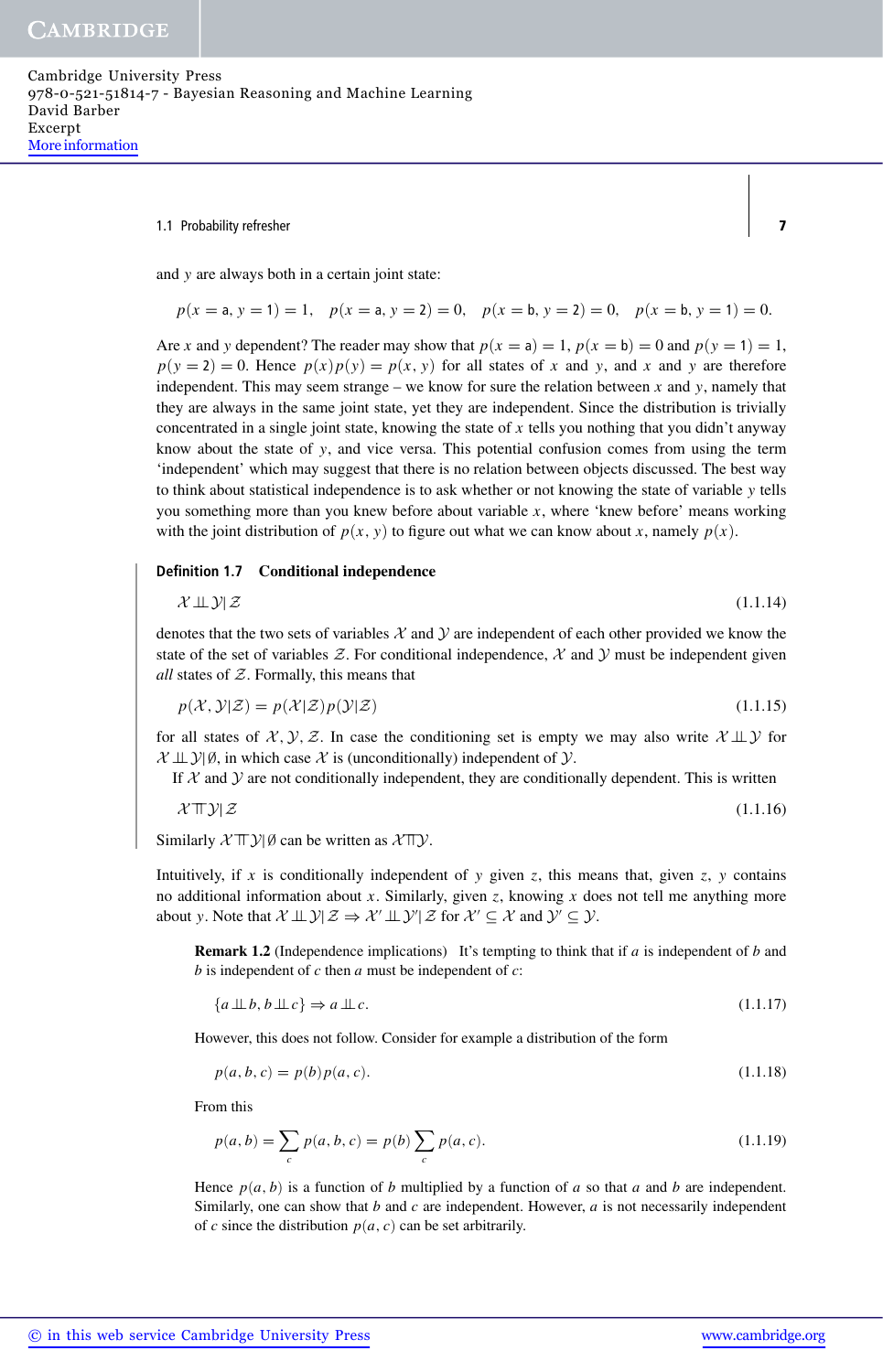**8 8** Probabilistic reasoning

Similarly, it's tempting to think that if *a* and *b* are dependent, and *b* and *c* are dependent, then *a* and *c* must be dependent:

$$
\{a\overline{\text{II}}b, b\overline{\text{II}}c\} \Rightarrow a\overline{\text{II}}c. \tag{1.1.20}
$$

However, this also does not follow. We give an explicit numerical example in Exercise 3.17.

Finally, note that conditional independence  $x \perp y \mid z$  does not imply marginal independence  $x \perp y$ .

#### **1.1.2 Probability tables**

Based on the populations 60 776 238, 5 116 900 and 2 980 700 of England (E), Scotland (S) and Wales (W), the a priori probability that a randomly selected person from the combined three countries would live in England, Scotland or Wales, is approximately 0*.*88, 0*.*08 and 0*.*04 respectively. We can write this as a vector (or probability table):

$$
\begin{pmatrix}\np(Cnt = E) \\
p(Cnt = S) \\
p(Cnt = W)\n\end{pmatrix} = \begin{pmatrix}\n0.88 \\
0.08 \\
0.04\n\end{pmatrix}
$$
\n(1.1.21)

whose component values sum to 1. The ordering of the components in this vector is arbitrary, as long as it is consistently applied.

For the sake of simplicity, we assume that only three Mother Tongue languages exist: English (Eng), Scottish (Scot) and Welsh (Wel), with conditional probabilities given the country of residence, England (E), Scotland (S) and Wales (W). We write a (fictitious) conditional probability table

$$
p(MT = \text{Eng}|Cnt = E) = 0.95 \t p(MT = \text{Eng}|Cnt = S) = 0.7 \t p(MT = \text{Eng}|Cnt = W) = 0.6
$$
  
\n
$$
p(MT = \text{Scott}|Cnt = E) = 0.04 \t p(MT = \text{Scott}|Cnt = S) = 0.3 \t p(MT = \text{Scott}|Cnt = W) = 0.0
$$
  
\n
$$
p(MT = \text{Well}|Cnt = E) = 0.01 \t p(MT = \text{Well}|Cnt = S) = 0.0 \t p(MT = \text{Well}|Cnt = W) = 0.4.
$$
  
\n(1.1.22)

From this we can form a joint distribution  $p(Cnt, MT) = p(MT|Cnt)p(Cnt)$ . This could be written as a  $3 \times 3$  matrix with columns indexed by country and rows indexed by Mother Tongue:

$$
\begin{pmatrix}\n0.95 \times 0.88 & 0.7 \times 0.08 & 0.6 \times 0.04 \\
0.04 \times 0.88 & 0.3 \times 0.08 & 0.0 \times 0.04 \\
0.01 \times 0.88 & 0.0 \times 0.08 & 0.4 \times 0.04\n\end{pmatrix} = \begin{pmatrix}\n0.836 & 0.056 & 0.024 \\
0.0352 & 0.024 & 0 \\
0.0088 & 0 & 0.016\n\end{pmatrix}.
$$
\n(1.1.23)

The joint distribution contains all the information about the model of this environment. By summing the columns of this table, we have the marginal  $p(Cnt)$ . Summing the rows gives the marginal  $p(MT)$ . Similarly, one could easily infer  $p(\text{Cnt}|MT) \propto p(MT|\text{Cnt})p(\text{Cnt})$  from this joint distribution by dividing an entry of Equation (1.1.23) by its row sum.

For joint distributions over a larger number of variables,  $x_i$ ,  $i = 1, \ldots, D$ , with each variable  $x_i$  taking  $K_i$  states, the table describing the joint distribution is an array with  $\prod_{i=1}^D K_i$  entries. Explicitly storing tables therefore requires space exponential in the number of variables, which rapidly becomes impractical for a large number of variables. We discuss how to deal with this issue in Chapter 3 and Chapter 4.

A probability distribution assigns a value to each of the joint states of the variables. For this reason,  $p(T, J, R, S)$  is considered equivalent to  $p(J, S, R, T)$  (or any such reordering of the variables), since in each case the joint setting of the variables is simply a different index to the same probability. This situation is more clear in the set-theoretic notation  $p(J \cap S \cap T \cap R)$ . We abbreviate this set-theoretic notation by using the commas – however, one should be careful not to confuse the use of this indexing type notation with functions  $f(x, y)$  which are in general dependent on the variable order. Whilst the variables to the left of the conditioning bar may be written in any order, and equally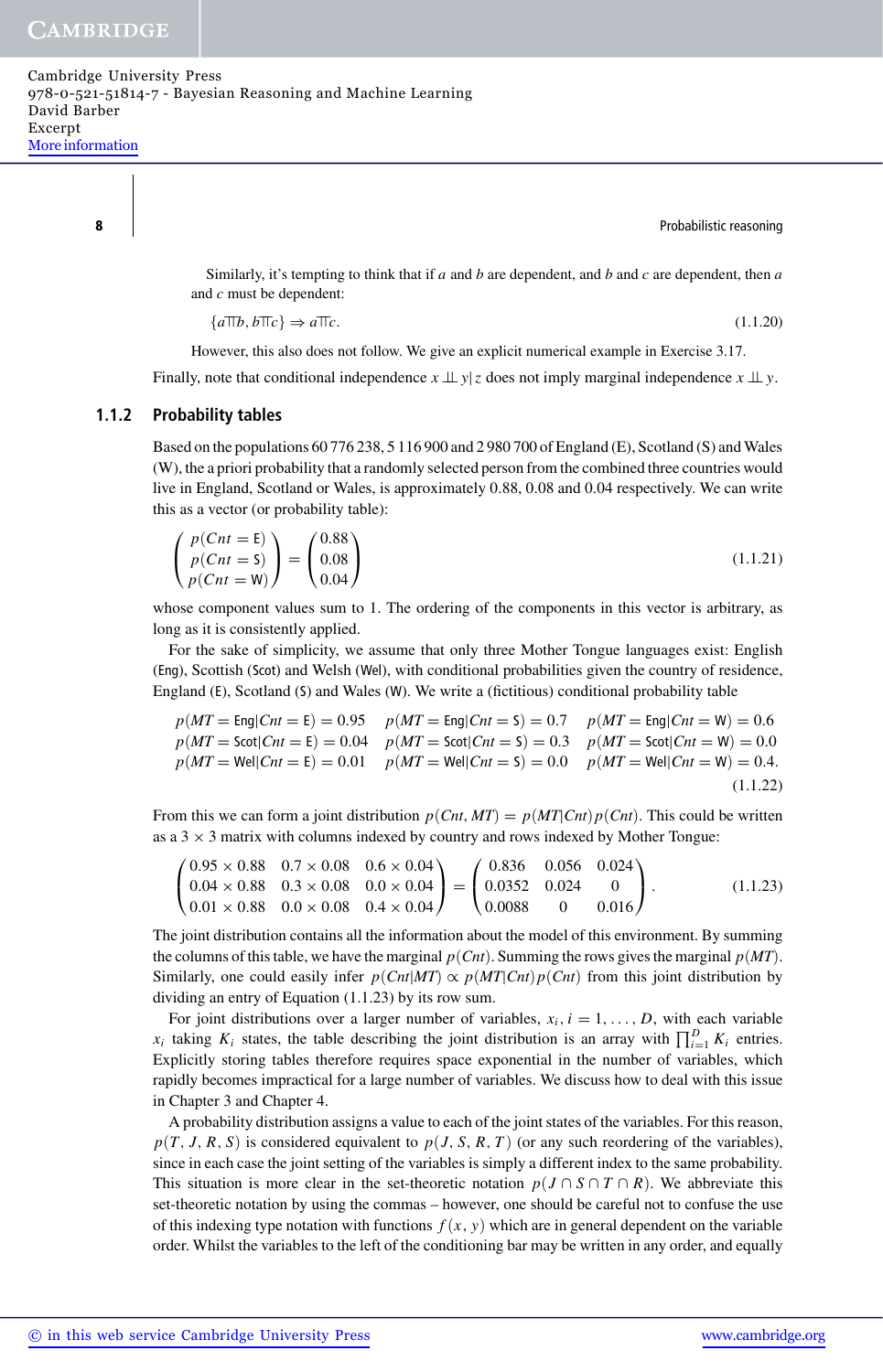1.2 Probabilistic reasoning **9**

those to the right of the conditioning bar may be written in any order, moving variables across the bar is not generally equivalent, so that  $p(x_1|x_2) \neq p(x_2|x_1)$ .

## **1.2 Probabilistic reasoning**

The central paradigm of probabilistic reasoning is to identify all relevant variables  $x_1, \ldots, x_N$  in the environment, and make a probabilistic model  $p(x_1, \ldots, x_N)$  of their interaction. Reasoning (inference) is then performed by introducing *evidence* that sets variables in known states, and subsequently computing probabilities of interest, conditioned on this evidence. The rules of probability, combined with Bayes' rule make for a complete reasoning system, one which includes traditional deductive logic as a special case [158]. In the examples below, the number of variables in the environment is very small. In Chapter 3 we will discuss reasoning in networks containing many variables, for which the graphical notations of Chapter 2 will play a central role.

•••••••••••••••••••••••• •••••••••••••••••••••••••• ••••••••••••••••••••••••••• •••••••••••••••••••••••••• •••••••••••••••••••••••• ••••••••••••

#### **Example 1.2 Hamburgers**

Consider the following fictitious scientific information: Doctors find that people with Kreuzfeld-Jacob disease (KJ) almost invariably ate hamburgers, thus  $p(Hamburger Eater|KJ) = 0.9$ . The probability of an individual having *KJ* is currently rather low, about one in 100 000.

1. Assuming eating lots of hamburgers is rather widespread, say *p*(*Hamburger Eater*) = 0*.*5, what is the probability that a hamburger eater will have Kreuzfeld-Jacob disease? This may be computed as

$$
p(KJ | \text{Hamburger Eater}) = \frac{p(\text{Hamburger Eater}, KJ)}{p(\text{Hamburger Eater})} = \frac{p(\text{Hamburger Eater}|KJ)p(KJ)}{p(\text{Hamburger Eater})}
$$
\n(1.2.1)

$$
=\frac{\frac{9}{10} \times \frac{1}{100000}}{\frac{1}{2}} = 1.8 \times 10^{-5}.
$$
 (1.2.2)

2. If the fraction of people eating hamburgers was rather small,  $p(Hamburger Eater) = 0.001$ , what is the probability that a regular hamburger eater will have Kreuzfeld-Jacob disease? Repeating the above calculation, this is given by

$$
\frac{\frac{9}{10} \times \frac{1}{100000}}{\frac{1}{1000}} \approx 1/100.
$$
\n(1.2.3)

This is much higher than in scenario (1) since here we can be more sure that eating hamburgers is related to the illness.

#### **Example 1.3 Inspector Clouseau**

Inspector Clouseau arrives at the scene of a crime. The victim lies dead in the room alongside the possible murder weapon, a knife. The Butler (*B*) and Maid (*M*) are the inspector's main suspects and the inspector has a prior belief of 0.6 that the Butler is the murderer, and a prior belief of 0.2 that the Maid is the murderer. These beliefs are independent in the sense that  $p(B, M) = p(B)p(M)$ . (It is possible that both the Butler and the Maid murdered the victim or neither.) The inspector's